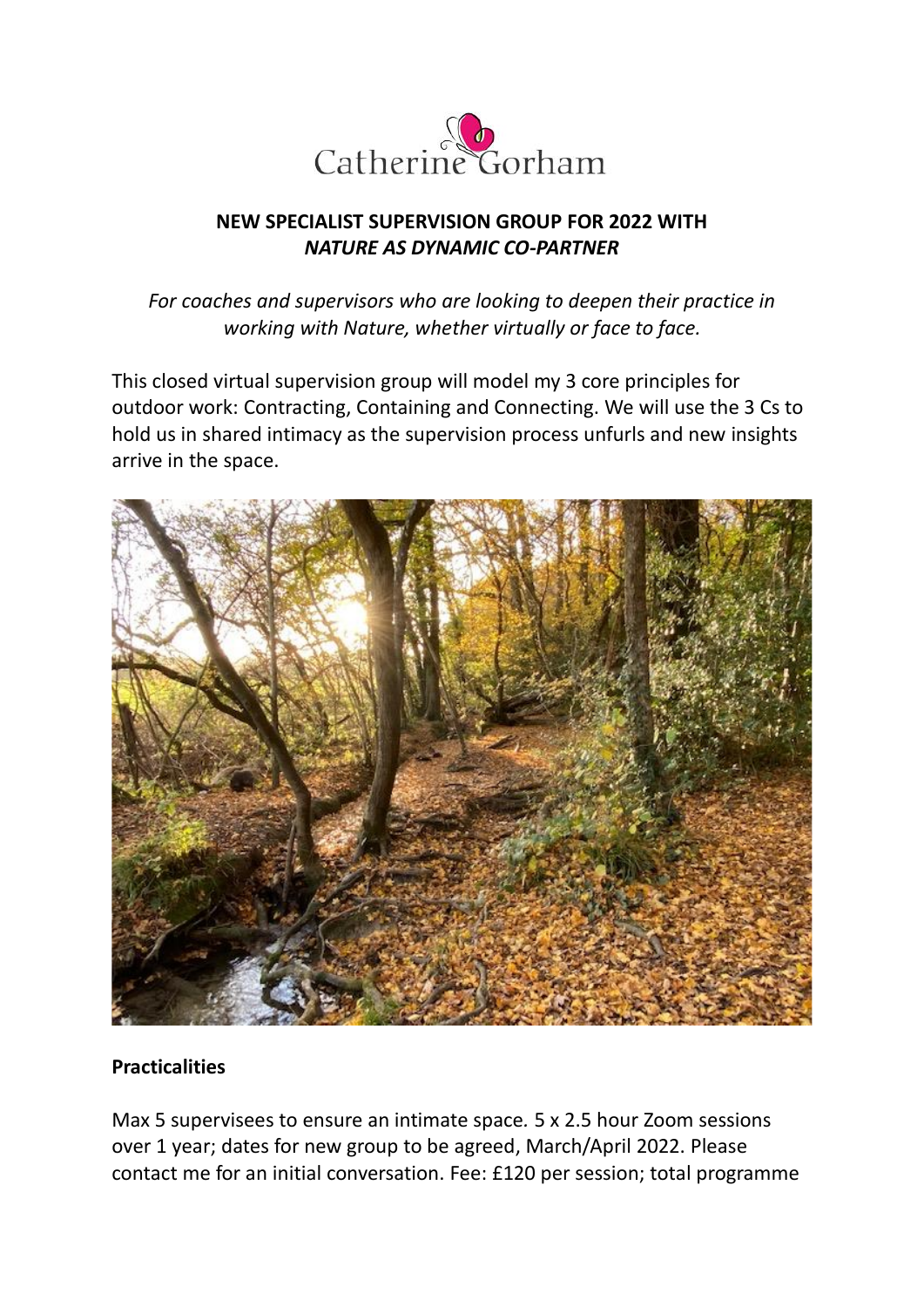fee to be invoiced in advance (£600).

### **Developing specialist expertise**

Supervisees will bring curiosity about their own practice. Exploration may include, for example:

- Assessing whether it is appropriate to take a client outdoors and creating psychological safety from the outset.
- Tools and techniques how to optimise the gifts that nature offers and address the additional considerations with the outdoors.
- Exploring different holding environments and their psychological effects.
- Developing a deep personal relationship with nature as:
	- o a channel for deeper attunement with the client and their broader system
	- o a tool for enhancing self as instrument.
- Integrating nature as co-partner indoors/virtually.
- Exploring possible attachment and transference in the space.

# **Testimonial**

*My learning has deepened my love and gratitude for all the offerings our natural environment provides, this would not have been achieved without Catherine's expertise and gentle invitations, fused with her safe ethical framework and structure for meaningful outcomes. My deeper awareness to my multi sensory experience reminds me of how profound Catherine's group supervision has been.*

*I have strengthened my trust in the power of nature as a co partner, how nature flows and nourishes my thoughts, emotions, energies and choices I make; this learning has helped me become a better Coach. Nature has patience and forgiveness. Nature will wait for you to reach out when you engage with Catherine's supervision, and with her expertise, once the connections fuse together, lives can be transformed. I am forever grateful for Catherine's giving a gift of understanding nature and how to bring this into my whole life, woman, parent, carer and coach. Thank you.*

*Helen Ash - Specialist Autism and ADHD Coach MyZone Coaching and Therapy Ltd.*